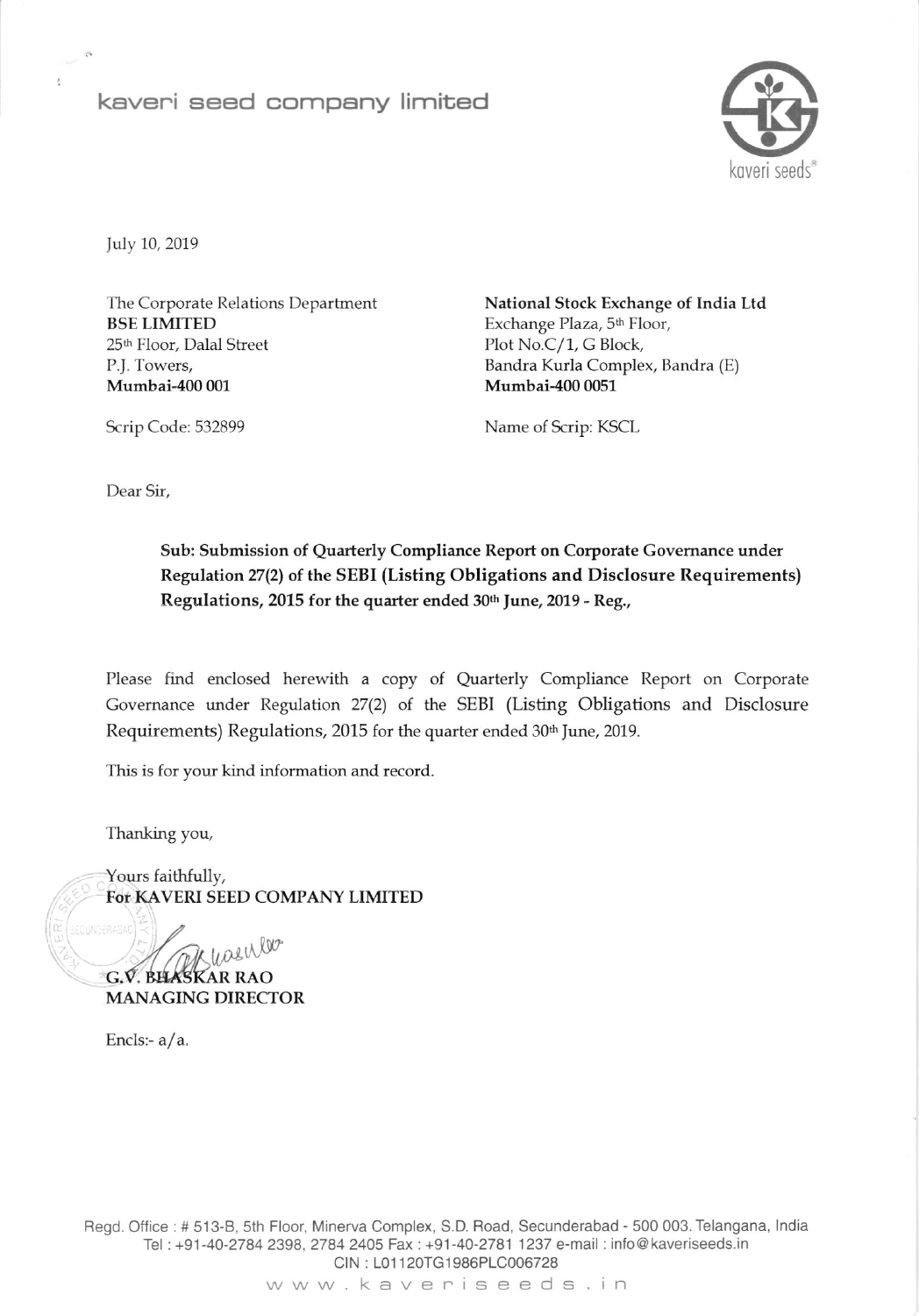|                                     | <b>ANNEXURE I</b>    |                                    |                                                                                              |               |                                |                                                                  |           |                                                                                                                                     |                                                                                                                                                      |                                                                                                                                                            |                                                                                                                                                                                                         |
|-------------------------------------|----------------------|------------------------------------|----------------------------------------------------------------------------------------------|---------------|--------------------------------|------------------------------------------------------------------|-----------|-------------------------------------------------------------------------------------------------------------------------------------|------------------------------------------------------------------------------------------------------------------------------------------------------|------------------------------------------------------------------------------------------------------------------------------------------------------------|---------------------------------------------------------------------------------------------------------------------------------------------------------------------------------------------------------|
| 11.<br><b>Name of Listed Entity</b> |                      | <b>KAVERI SEED COMPANY LIMITED</b> |                                                                                              |               |                                |                                                                  |           |                                                                                                                                     |                                                                                                                                                      |                                                                                                                                                            |                                                                                                                                                                                                         |
| 2.<br><b>Quarter ending</b>         |                      | 30.06.2019                         |                                                                                              |               |                                |                                                                  |           |                                                                                                                                     |                                                                                                                                                      |                                                                                                                                                            |                                                                                                                                                                                                         |
| Title<br>(Mr.<br>/Ms.)              | Name of the Director | PAN & DIN                          | Category<br>(Chairperson<br>/Executive/<br>Non-<br>Executive/ in<br>dependent/<br>Nominee) * | Date of Birth | Initial Date of<br>appointment | Date of<br>Appoint ment<br>in the current<br>term<br>/cessati on | Tenure*   | No of Directorship in<br>listed entities including<br>this listed entity (Refer<br>Regulation 17A of<br><b>Listing Regulations)</b> | No of Independent<br>Directorship in listed<br>entities including this<br>listed entity (Refer<br>Regulation 17A(1) of<br><b>Listing Regulations</b> | Number of<br>memberships in<br>Audit/ Stakeholder<br>Committee(s)<br>including this listed<br>entity (Refer<br>Regulation 26(1) of<br>Listing Regulations) | No of post of<br>Chairperson in<br>Audit/<br>Stakeholder<br>Committee<br>held in listed<br>entities<br>including this<br>listed entity<br>(Refer<br>Regulation<br>$26(1)$ of<br>Listing<br>Regulations) |
| Mr.                                 | G.V. Bhaskar Rao     | AARPG8379F<br>&<br>00892232        | Chairman -<br>Executive                                                                      | 06-06-1950    | 27-08-1986                     | 15.11.2016/<br>14.11.2021                                        | <b>NA</b> | $\mathbf{1}$                                                                                                                        | 1                                                                                                                                                    | <b>NIL</b>                                                                                                                                                 | <b>NIL</b>                                                                                                                                                                                              |
| Mrs.                                | G. Vanaja Devi       | AHBPG5812G<br>$\&$<br>00328947     | Executive                                                                                    | 24-06-1953    | 27-08-1986                     | 15.11.2016/<br>14.11.2021                                        | <b>NA</b> | 1                                                                                                                                   | 1                                                                                                                                                    | <b>NIL</b>                                                                                                                                                 | <b>NIL</b>                                                                                                                                                                                              |
| Mr.                                 | C. Vamsheedhar       | ADVPC1241M<br>&<br>01458939        | Executive                                                                                    | 13-05-1971    | 18-09-2006                     | 15.11.2016/<br>14.11.2021                                        | <b>NA</b> | $\mathbf{1}$                                                                                                                        | $\mathbf{1}$                                                                                                                                         | $\mathbf{1}$                                                                                                                                               | <b>NIL</b>                                                                                                                                                                                              |
| IMr.                                | C. Mithun Chand      | AFRPC8969E<br>&<br>00764906        | Executive                                                                                    | 11-08-1976    | 18-09-2006                     | 15.11.2016/<br>14.11.2021                                        | <b>NA</b> | $\mathbf{1}$                                                                                                                        | 1                                                                                                                                                    | $\overline{2}$                                                                                                                                             | <b>NIL</b>                                                                                                                                                                                              |
| IMr.                                | G. Pawan             | ABTPG8553E<br>&<br>00768751        | Vice<br>Chairman -<br>Non-<br>Executive                                                      | 21-08-1979    | 18-09-2006                     | 18.09.2006                                                       | <b>NA</b> | 1                                                                                                                                   | 1                                                                                                                                                    | <b>NIL</b>                                                                                                                                                 | <b>NIL</b>                                                                                                                                                                                              |

 $\frac{\lambda}{\lambda^2}$ 

For KAVERI SEED COMPANY LTD.

 $\lambda$ 

 $\mathcal{L}_{\mathbf{z}}$ 

(G.V ,,j0P AO) ector